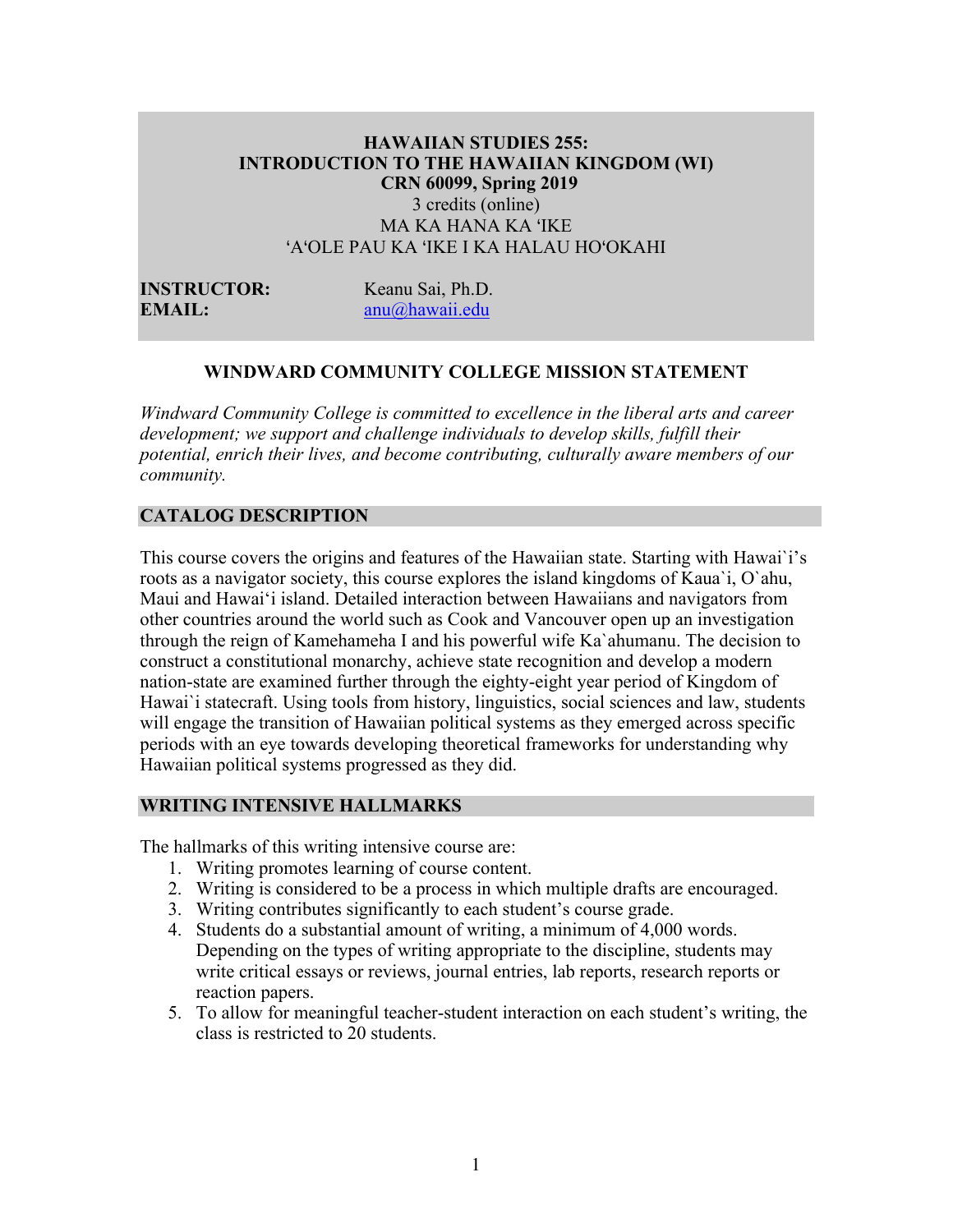#### **STUDENT LEARNING OUTCOMES**

The student learning outcomes for the course are:

- 1. The student will be able to identify and analyze key narratives, historical figures and events in the discovery and settlement of the Hawaiian Islands.
- 2. The student will be able to identify and analyze key historical figures and events in the formation and development of the Hawaiian nation and state through the 19<sup>th</sup> century.
- 3. The student will be able to describe and analyze the historical interaction between Hawaiian and European values, ideas and technology as they relate to political systems.

# **COURSE TASKS AND ASSIGNMENTS**

### **METHODOLOGY:**

Students will be expected to complete the required readings and submit three writing assignments as noted in the course schedule. Grading is based on (20%) class participation and attendance, (30%) review and comment papers, and (50%) final paper. The class will be conducted in a seminar format and participation is required.

### **CONFERENCE:**

Students will meet with the instructor at least once (1) throughout the semester. The student may schedule additional conferences should they feel the need to meet with the instructor. For students off island conference can be made by phone.

#### **WRITING ASSIGNMENTS**:

Writing assignments must be 4 pages in length and double-spaced with Chicago Style footnotes. Final papers will be 8 pages and double-spaced with Chicago Style footnotes. The total numbers of pages for the semester are 16 pages.

The Final paper should include:

- 1. Introduction. In the introduction you will provide some basic background on the topic you chose to write about and why it is important and interesting to you.
- 2. Thesis Statement. You'll need to provide a claim or argument that you want to assert as well as a basic outline of your paper. Example: "In this article, I will elaborate on the Larsen case and the actions taken by the parties since the Arbitral Award. I will then expound on the status of Hawai`i as a legal person and subject of international law, which firmly rests upon four fundamental elements: first, recognition of Hawai`i as an independent State; second, U.S. violation of Hawaiian State sovereignty on January 16, 1893; third, U.S. violation of Hawaiian neutrality during the Spanish-American War, 1898; and, fourth, U.S. violation of the International Law of Occupation to date. All four elements attribute to the continuity of the Hawaiian Kingdom as an independent State and provides the basis for the present legal dispute with the United States of America concerning the rights of Larsen––a Hawaiian national."
- 3. Evidence & Discussion. Provide a logical and coherent discussion of your topic and cite sources.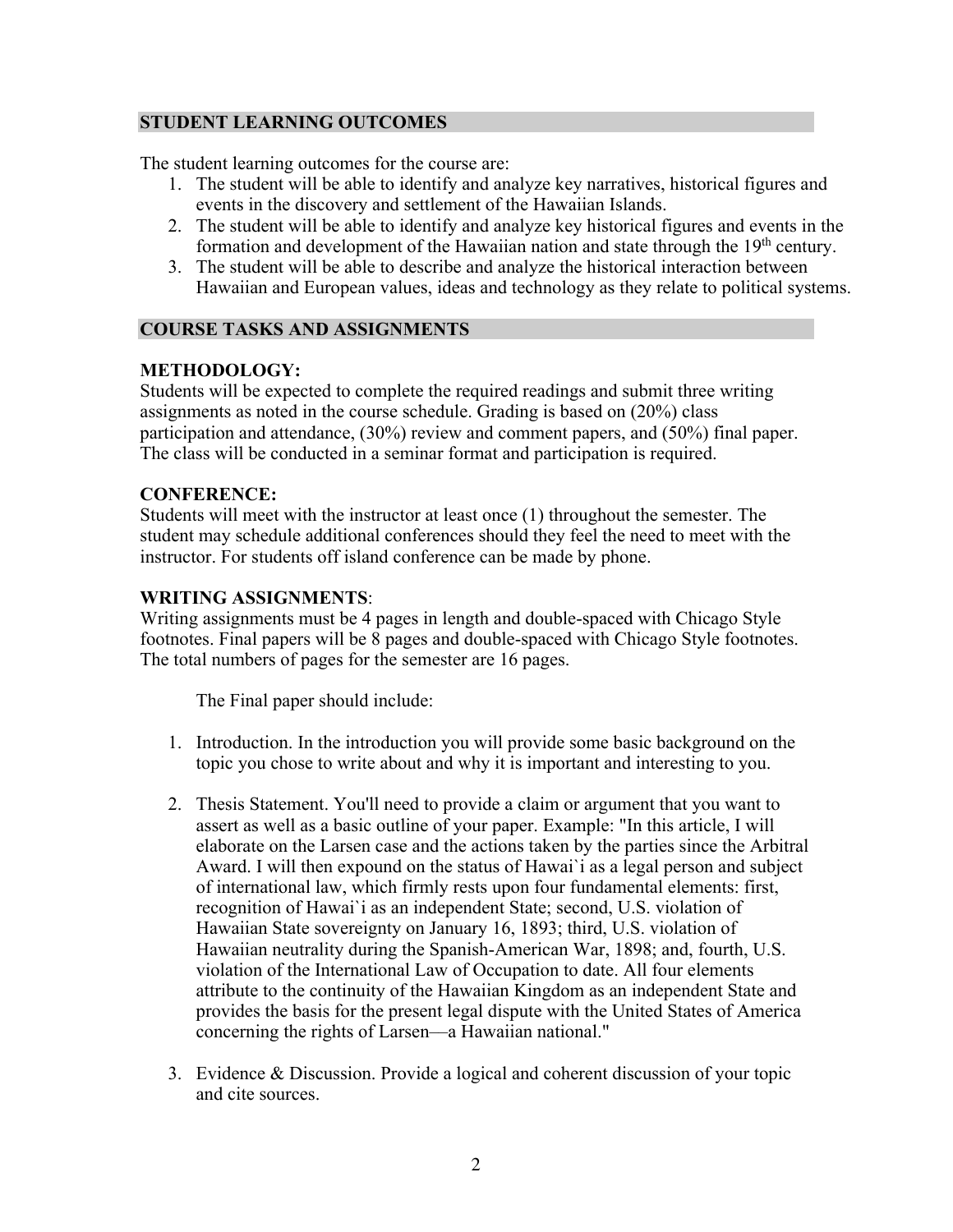4. Conclusion. Reiterate the significance of your argument and explain the relevancy of your argument in contemporary Hawai'i.

## **LEARNING RESOURCES**

# **Texts**

- Dr. Keanu Sai, "Ua Mau Ke Ea (Sovereignty Endures): An Overview of the Political and Legal History of the Hawaiian Islands," Pu'a Foundation, Honolulu, 2011.  $($55.00 + $5.00$  shipping & handling). The package includes the book and the accompanying DVD. Go online at: http://www.puafoundation.org/product/ua-mauke-ea-sovereignty-endures-textbook/.
- David Keanu Sai, *Larsen Case: Lance Larsen vs. Hawaiian Kingdom*, Hochi, Honolulu (2003), accessible on Laulima

# **Articles**

- *Programme for Patriotic Exercises in the Public Schools*, Territory of Hawai'i Department of Public Instruction, 2-14 (1906), accessible on Laulima.
- "Hawai'i's Lesson to Headstrong California," William Inglis, Harper's Weekly, 226- 228 (1907), accessible on Laulima.
- "The Color of Nationality: Continuities and Discontinuities of Citizenship in Hawai'i," Doctoral Dissertation, Dr. Willy Kauai (2014), accessible on Laulima.
- "The Continuity of the Hawaiian State and the Legitimacy of the *acting* Government of the Hawaiian Kingdom," *Brief*, Dr. Keanu Sai (2012), accessible on Laulima.
- "Ka Hoku o Osiania: Promoting the Hawaiian Kingdom as a Model for Political Transformation in Nineteenth-Century Oceania," Dr. Lorenz Gonschor, *Agents of Transcultuation* (2013), accessible on Laulima.
- "This is not America: The Acting Government of the Hawaiian Kingdom Goes Global with Legal Challenges to End Occupation," Dennis Riches, 1 *Center for Glocal Studies* 81-130 (2015), accessible on Laulima.

### **COURSE EXPECTATIONS**

Respect the class as a learning environment by:

- Positive engagement in discussions.
- Use of appropriate language.
- Respecting the opinion and experiences of others*.*
- Conferences with the instructor are mandatory.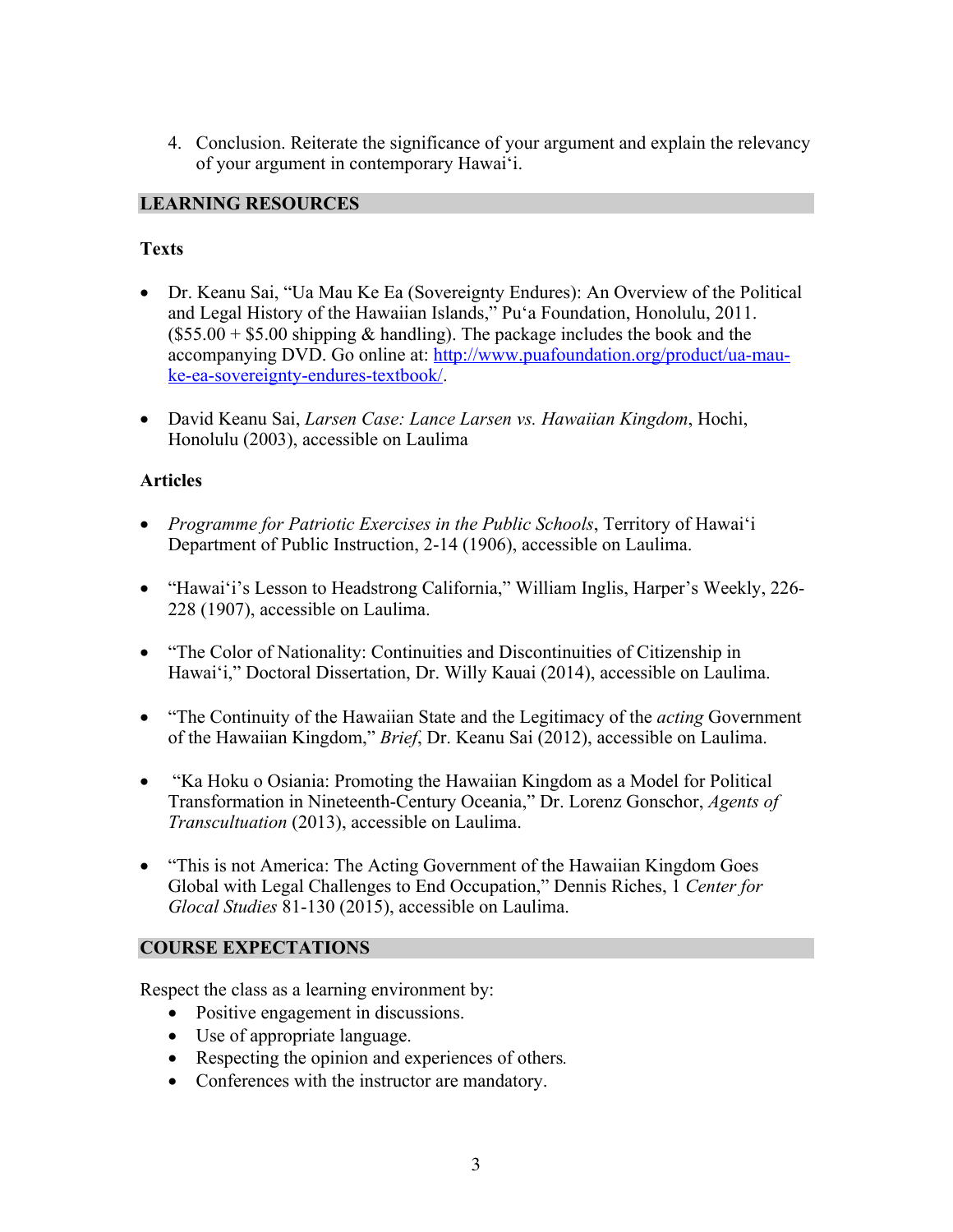### **COURSE SCHEDULE**

#### **Week #1 (Jan. 9 – 16)**—*Introduction to the course, expectations and format writing*

• Post Comment on Laulima discussion board

## **Week #2 (Jan. 16 – 23)**—*The Hawaiian Kingdom*

- WATCH ONLINE: "1893 Executive Agreements & Profound Impacts Today," https://vimeo.com/70049401.
- Post Comment on Laulima discussion board

### **Week #3 (Jan. 23 – 30)**—*Evolution of Absolute Authority (Part I)*

- READ: Pages 9-37, UA MAU KE EA: Sovereignty Endures, Dr. Keanu Sai (2011)
- Post Comment on Laulima discussion board

# **Week #4 (Jan. 30 – Feb. 6)**—*Government Reform (Part II)*

- READ: Pages 45-65, UA MAU KE EA: Sovereignty Endures, Dr. Keanu Sai (2011)
- Post Comment on Laulima discussion board
- **Feb. 6—First written assignment due**

# **Week #5 (Feb. 6 – 13)**—*Hawaiian Diplomacy in the 19th century*

- READ: "Ka Hoku o Osiania: Promoting the Hawaiian Kingdom as a Model for Political Transformation in Nineteenth-Century Oceania" Gonschor (2013)
- WATCH ONLINE**:** Interview with Lorenz Gonschor online at: http://vimeo.com/101779537.
- Post Comment on Laulima discussion board

### **Week #6 (Feb. 13 – 20)**—*United States Seizure of the Hawaiian Islands (Part III)*

- READ: Pages 73-95, UA MAU KE EA: Sovereignty Endures, Dr. Keanu Sai (2011)
- WATCH ONLINE: "New Research in Hawaiian History: Christianity," https://vimeo.com/98727591
- Post Comment on Laulima discussion board

# **Week #7 (Feb. 20 – 27)**—*Occupation of the Hawaiian Kingdom (Part IV)*

- READ: Pages 103-127, UA MAU KE EA: Sovereignty Endures, Dr. Keanu Sai (2011); Territory of Hawai'i Department of Public Instruction, *Programme for Patriotic Exercises in the Public Schools*, 2-14 (1906); "Hawai'i's Lesson to Headstrong California," William Inglis, Harper's Weekly, 226-228 (1907)
- Post Comment on Laulima discussion board

**Week #8 (Feb. 27 – Mar. 6)**—*International Law: Presumption of Continuity* 

- READ: Pages 1-27, "The Continuity of the Hawaiian State," Dr. Keanu Sai (2012).
- **Mar. 6—Second written assignment due**